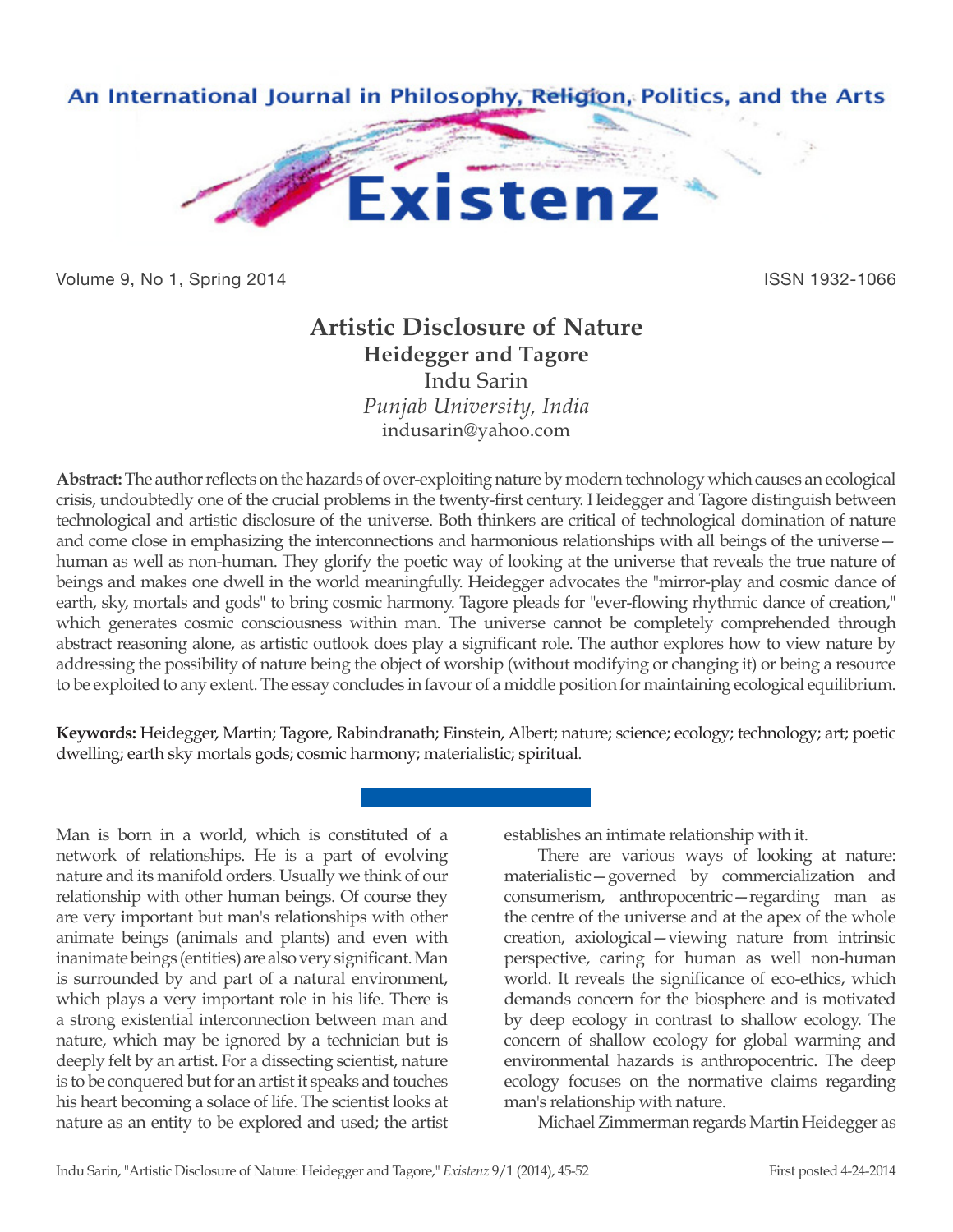forerunner of deep ecology.1 Heidegger revolts against arrogance of anthropocentricism and demands change in human perspective towards nature. The entities cannot be regarded as mere resources. Heidegger is critical of a purely instrumental view of technology. He reflects on the question: how to dwell authentically on earth? He speaks of saving the earth through poetic dwelling. For Zimmerman, Heidegger's thought is "attractive for radical environmentalists interested in transforming humanity's currently destructive attitude toward nature" (*HBD* 260).

Heidegger makes a difference between ontic and ontological. Looking at the world ontically, is the scientific point of view. The scientist discovers the world through scientific methodology that knows the world through testing. The subject-object distinction is presupposed, the world is regarded as an object to be explored. Science is the search for truth, which is verified and can be demonstrated. Its approach is onedimensional that does not reach the Being of beings. The artist looks at the world ontologically—understanding the core Being that unfolds the true reality and highlights the intrinsicity of beings. He is deeply involved in the being of the world, which has ontological power. He is concerned about the entities around and cares for other human beings. The modern technology (the off-shoot of science) conceals the true nature of beings because it looks at beings from manipulative perspective. The ontic world is known bit by bit. In the ontological sense, the world is known a-priori; man is born with the world, which is his home. The world is not simply a space-time location, man belongs to the earth. Man and world interact with each other influencing both.

Heidegger views the world as: presence-at-hand, to see the world as composed of independent objects; ready-to-hand, as equipment to be used; being-with, which neither regards the world merely an object out there nor as a tool to be exploited but as belonging intrinsically to the being of man. The most important relationship is of "being-with" which emphasizes the relationship of identification with other beings and shows that one cannot be without the other. Heidegger emphasizes both the uniqueness of man and intrinsic worth of nature. No doubt, man is not to be defined

in naturalistic terms but he is witnessing the external nature and views it as a phenomenon, which is a part of his own being.

Heidegger argues that nature is not to be regarded merely as presence-at-hand or ready-to-hand but man also encounters it. He is full of admiration for the poet who romantically identifies himself with nature and glorifies its splendor, which fills his heart with sublime experience. Nature is a source of inspiration for him. The identification does not mean complete absorption and annihilation of the self of the individual but rather leads to its expansion. The aim of Romanticism is "to bring forth" what is hidden in nature. Heidegger holds that the poet responds to the call of nature, which simultaneously reveals and conceals. He finds great depth in the poets of romanticism (for example, Friedrich Hölderlin and Rainer Maria Rilke) who look at nature having internal worth and respond to the call of nature. Nature speaks to man and man speaks to nature, while non-human beings participate in the world in their own ways.

Heidegger brings together earth, sky, mortals, and gods as the universe is their mirror-play. These four mirror each other, the being of each is through seeing the presence of the other and the saving grace lies in gathering the fourfold. The four appear to be separate and independent (without any connection) but belong to each other and the worth of any one of them is to be seen through the other. They belong to each other without losing their identities. The world comes into being through the interplay of the four-fold and their unification is needed without collapsing of any one at the cost of the other. The mortals dwell in the world by saving and preserving the fourfold. In Heidegger's words:

This mirroring does not portray a likeness. The mirroring, lightening each of the four, appropriates their own presencing into simple belonging to one another. Mirroring in this appropriating-lightening way, each of the four plays to each of the others. The appropriative mirroring sets each of the four free into its own, but it binds these free ones into the simplicity of their essential being toward one another.<sup>2</sup>

The preservation of the fourfold means: saving the earth, receiving the sky, awaiting the divinities, and dwelling of mortals. Saving the earth means not

<sup>1</sup> Michael E. Zimmerman, "Heidegger, Buddhism, and Deep Ecology," in *The Cambridge Companion to Heidegger*, ed. Charles B. Guignon, Cambridge: Cambridge University Press 1993, pp. 240-69. [Henceforth cited as *HBD*]

<sup>2</sup> Martin Heidegger, *Poetry, Language, Thought*, trans. Albert Hofstadter, New York: HarperCollins 2001, p. 177. [Henceforth cited as *PLT*]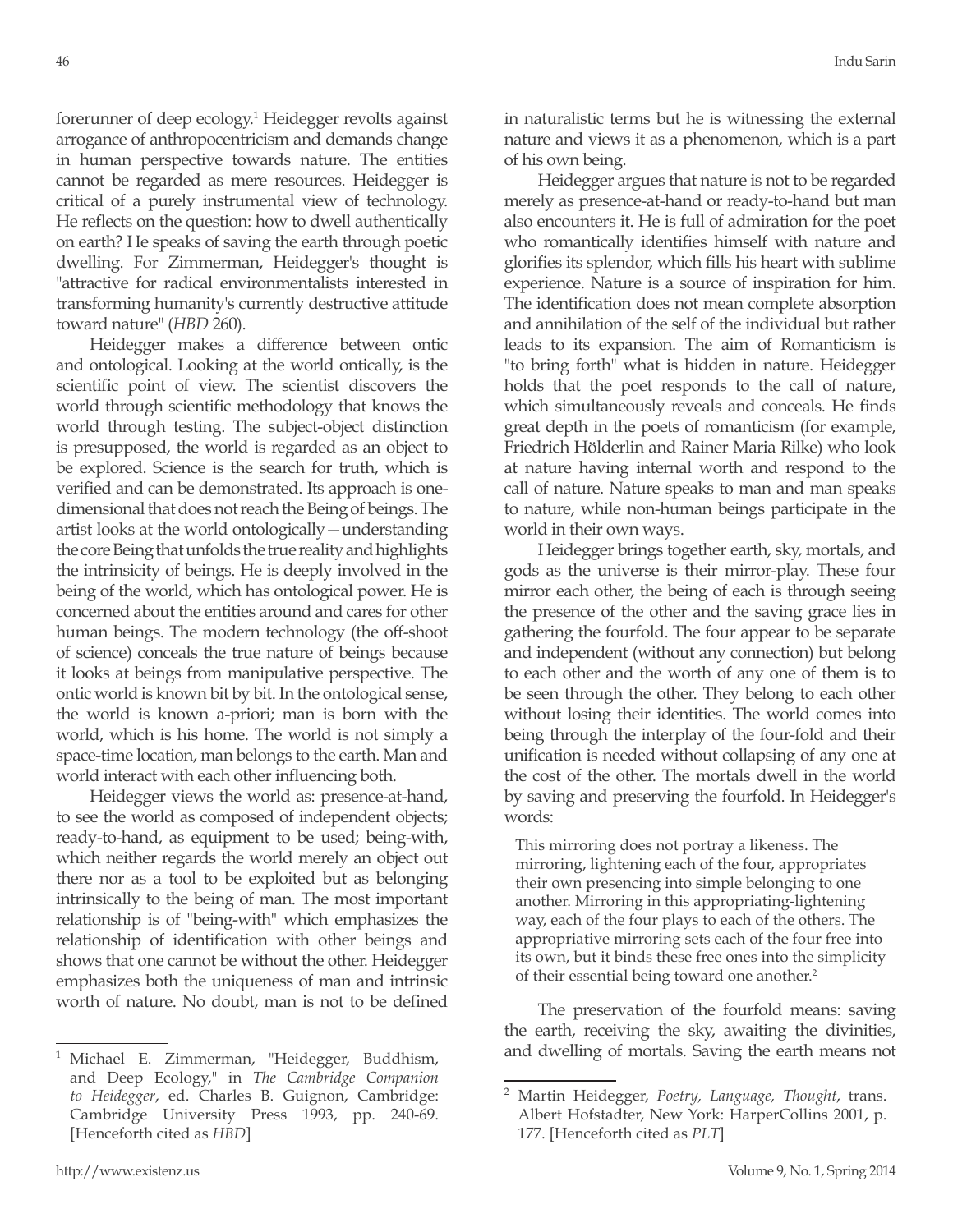to misuse it by over-exploitation, looking at sky as sky and not disrupting the journey of sun, moon, seasons, day and night, awaiting the divinity as divinity and not regarding oneself as god. The mortals should regard themselves as mortals who are aware of their own death. The experience of divinity makes them realize their own mortality. Man dwells in the nearness of god. The term god neither refers to Ultimate Reality nor to personified gods of different religions. It is the realization of Being without any onto-theological perspective. It is rather poetic invocation of divinity—attunement to one's being that undergoes ecstatic experience while engaging in the situation in an authentic manner and realizing its meaning. Divinity signifies transcending materialistic approach and thanking for what one has going beyond the mundane experience.

The above four encounter one another. The artist does not see them as separate rather gathering and holding them together. He shows their interconnectedness. A tree for example is nourished by soil; light of the sky and through human effort and it is seen as divine creation. The entities of the world are created and manifested though the four-fold dance of earth, sky, mortals and gods—through their mutual interactions. The gathering of the four-fold makes a thing. Heidegger takes the example of a jug, a holding vessel, its "thingness resides in its being qua vessel." Heidegger adds:

When we fill the jug with wine, do we pour the wine into the sides and bottom? ... Sides and bottom are, to be sure, what is impermeable in the vessel. But what is impermeable is not yet what does the holding.... The empty space, this nothing of the jug, is what the jug is as the holding vessel. [*PLT* 166-7]

The being of the jug is in its emptiness, which is filled with gathering of the above four-fold. It is filled with wine—it is filled because of water coming from the sky, grapes produced by earth, wine produced by man and in certain places, it is used in religious ceremonies in the presence of gods (offering to gods). The earth receives rain and dew of the sky—the marriage of earth and sky. The grapes are due to nourishment of earth and sky's sun—earth and sky dwell together in the beingness of the jug. Further it is a drink for the mortals (men). However, when the drink is also given for consecration, it is used as the libation for the immortal gods. Thus earth, sky, mortals, and gods dwell together all at once. These fourfold belong to one another— gatheringappropriating staying of the fourfold that "brings the four, in their remoteness, near to one another" (*PLT* 175). Nearness does not mean abolishing the distances but realizing their presence. Thus, the thingness of everything is the onefold of the self-unified fourfold. No doubt, each of the four is different and retains its own nature but they join together to form the world. Their joining together to use Heidegger's terminology, is "round dance of appropriating" and not like a hoop. It is the ring that joins. Heidegger states:

Radiantly, the ring joins the four, everywhere open to the riddle of their presence. The gathered presence of the mirror-playing of the world, joining in this way, is the ringing. In the ringing of the mirror-play of the world, joining in this way, is the ringing...the four nestle into their unifying presence, in which each one retains its own nature. So nestling, they join together, worlding, the world. [*PLT* 178]

Man's being in the world is characterized in terms of building, thinking and dwelling. The three are interrelated. Building turns spaces into locations. It provides a shelter. Building is constructing the edifices and through them one is located at a particular space so that one can dwell. Building should not become mere human effort to make profit and concerned with only economic activities. However building is not dwelling, it is only a means to an end (dwelling)—letting dwell. The concept of dwelling thus is very significant in Heidegger's philosophy. The building becomes the house but may not be the home. Heidegger is very much concerned with two central questions: "What is it to dwell?" and, "How does building belong to dwelling?" (*PLT* 143).

Dwelling is the way one is in the world and for that both occupation of space and thinking are required. Thinking implies self-awareness and also awareness of the space one inhabits (building). For dwelling it is important how man relates himself to the things around. Only human beings are capable of dwelling. Dwelling means protecting as well as letting other to be. Dwelling is staying with the fourfold: saving the earth, receiving the sky and awaiting the divinities, which is possible only through the mortals. There is no fifth thing that can unite the fourfold. Heidegger argues that language characterizes the above relationships. The fourfold is unified through man who shows the presence of the earth by building, thinking and dwelling. He shows the presence of sky through the significance of sun, moon, stars and weather. He invokes divinities to show their significance for ecstatic joy and understands the true meaning of Being.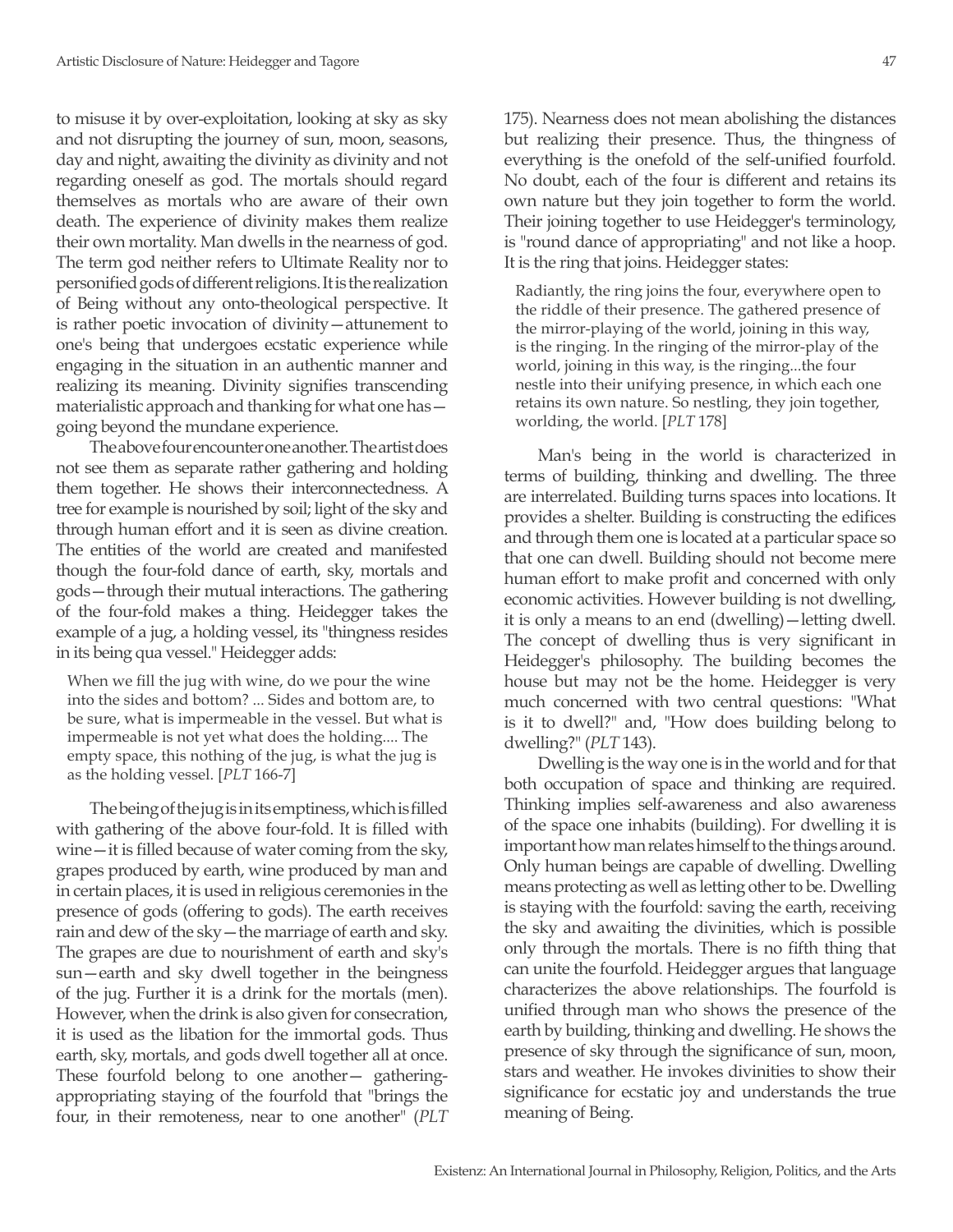The oneness of the four cannot be attained though technological approach, which does not disclose the Being of beings. Consequently, the world is lost as the dwelling place. Stating Heidegger's viewpoint, the Heidegger scholar Miguel de Beistegui writes:

Technology signals the contemporary hold of man over nature. Planetary domination is its logical outcome…. World domination and ever-increasing power (Macht) is the contemporary form of homelessness…. Today, we are in danger of losing the world as a dwelling place.<sup>3</sup>

Cybernetics usage of language through codes is informative. It is an informative interpretation of language that is instrumental. The instrumentality is the use of entities, which one wants to manipulate. The poetic language on the other hand reveals the being of entities. Language is not merely a tool but is a house of being where being dwells in it.

Heidegger reflects deeply on the meaning of dwelling in the world and how to dwell meaningfully. We are living in the world but not dwelling authentically in it. The individual does not dwell in the world only by raising buildings and occupying a space in it. He dwells on the earth by regarding earth as earth—earth and other things on it are to be seen in their intrinsic worth. Dwelling is the authentic way of one's being in the world by recognizing the Being of beings. It also recognizes the unity of the fourfold—man standing on the earth, looking at the sky, and hearing the voice of gods. Man is not a master of the world, he inhabits in the world through the other three. Heidegger holds that mortals are "in the fourfold by *dwelling*."

Quoting Hölderlin, Heidegger holds that poetically man dwells. He uses phrases like "poetry is the song of the earth," or "earth is our home," both are very significant in highlighting the role of poetry in calling for homecoming. Jonathan Bate echoes Heidegger's ecopoetics: "If mortals dwell in that they save the earth and if poetry is the original admission of dwelling, then poetry is the place where we save the earth."<sup>4</sup> Like Heidegger, also Bate holds that poetry is a "voyage through life" that can play a valuable role in a new millennium ruled by technology. It is a response to the song of the earth, which is not just representational but rather reveals nature. Poetry is the deep conscious

experience and not just a description of the environment around.

Heidegger's characterization of the relationship between *poiesis* and *physis* plays a very important role in reflecting on the intrinsicity of nature. The original meaning of *physis* is to reveal beings in their original form. He says that man is thrown in the world and finds himself in the midst of animate and inanimate objects. Heidegger's concept of "letting things be" emphasizes regards for all kinds of beings by letting them manifest in their own ways. *Poiesis* lets the natural entities to be. The function of *physis* is also letting the natural entities be. The original meaning of *techne* for Heidegger is also to reveal. It is linked with *episteme*—truth. He puts it:

The word *techne* denotes rather a mode of knowing. To know means to have seen, in the widest sense of seeing, which means to apprehend what is present, as such. For Greek thought the nature of knowing consists in *aletheia* that is in the uncovering of beings. It supports and guides all comportment towards beings. *Techne*, as knowledge experienced in the Greek manner, is a bringing forth of beings… [*PLT* 59]

However, modern technology has lost the Greek meaning of *techne* and has turned revealing into manufacturing, calculation, and a form of machination that has changed man's relationship to the world. The beings of the world are measured in terms of resources, energy, and power. Nature is viewed as standing reserve, to be used and manipulated. Heidegger maintains that modern technology puts unreasonable demands on nature and exploits it to any extent to produce energy. It regards ecosystem as made of energy that can be used for commercial purposes. Nature has become the house for industry. Thus the whole universe including man himself is seen as a "standing reserve" to be used. Modern technology ignores the intrinsic values of both man and nature. It is interested in controlling nature and taking possession of it rather than understanding in its original form. It approaches nature as standing reserve for the consumption, which does not reveal things on their own terms but challenges them to be used in a particular way.

In modern times, the essence of life is in its technical production, which is becoming threat to life itself. In this age of "enframing" done by modern technology, Heidegger depicts art as a saving power that has intimate connection with truth (*aletheia*)—to reveal the truth not that of the "Ge-stell but of the Geviert, in which world, earth, mortals and gods were

<sup>3</sup> Miguel de Beistegui, *The New Heidegger*, London, New York: Continuum 2005, p. 125. [Henceforth cited as *TNH*]

<sup>4</sup> Jonathan Bate, *The Song of the Earth*, Cambridge, MA: Harvard University Press 2000, p. 283.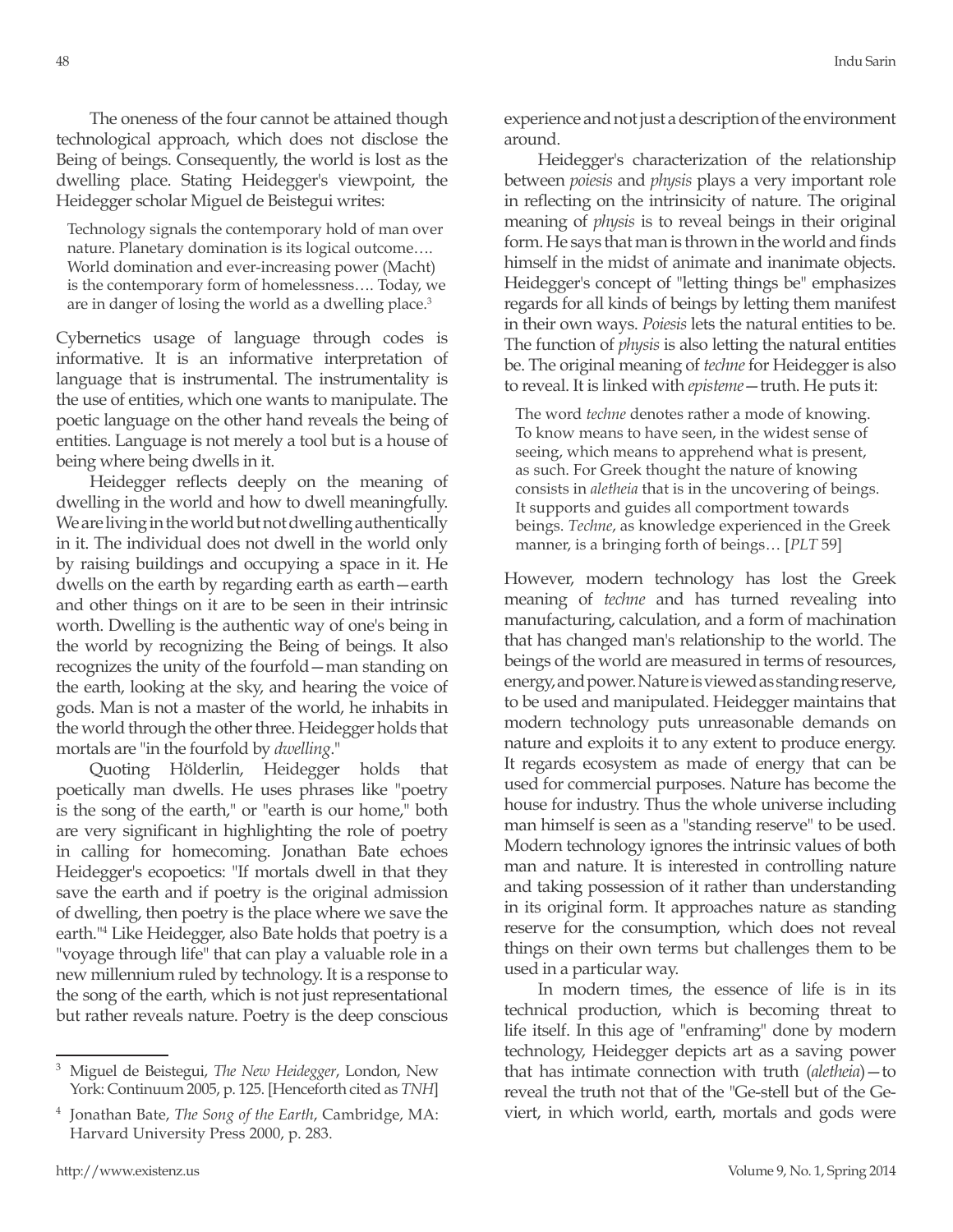gathered and held together as the space in which our fate is played out and decided" (*TNH* 128). Beistegui continues:

In the Ge-stell, things appear as immediately available, manipulative, transformable, in short, as standing by and in reserve. In genuine art, things acquire a different quality: they appear as the place or the site of an encounter between world and earth, between men and gods; they themselves reveal the essence of the real as the unfolding of truth… [*TNH* 151]

Harmony of relationships is also highlighted by the ancient Indian philosophical tradition whose emphasis is on cosmic harmony, which is produced by having respect for the entire cosmos. The bio-spherical sanctity is rooted in this tradition. Nature is not only a sustainer of life but also an abode of divinity. The different entities existing in nature are worshipped in various ways. The sun, moon, rivers, mountains, trees, animals, etc. are regarded as sacred. Nature is worshipped in the form of Mother that nourishes and sustains all beings of the cosmos. Protection of nature and all kinds of life is a value for this tradition, which aims at uniting the diverse components of eco-system in a balanced way. Man's encounter with nature leads to ecological bioethical consciousness. The Indian tradition provides metaphysical basis of ecological ethics: nondualism, oneness, and interconnection of all beings. The encounter with nature elevates the individual to a higher level.

Ecology and spirituality for the above tradition are interconnected. Spiritual awareness implies ecological awareness too. The deep ecological awareness is based on spiritual outlook. Spirituality means expansion of consciousness, which creates broader and deeper identification with all beings of the universe and unites matter and spirit. The individual realizes the presence of divinity within him as well as in nature. Besides being sustainer of all beings, nature is also regarded as sacred awakening divinity within man. It is true that the empirical world and divine are different but they are not ontologically independent realities.

The Indian tradition holds that unless man is in harmony with nature, he cannot be harmonious with other beings of the universe. The concepts of *rta* and *dharma* highlighted by the Indian tradition play a significant role in maintaining cosmic order. *Rta* is a law of cosmic order, which is dynamic in nature. The cosmos grows and changes. Nature is not just a dead matter and mechanical system as separate from man. Thus nature and man are to be seen as united. *Rta* is a divine order, which is revealed in nature as well as within man. It pervades justice in the natural course of things and happenings and becomes the basis of *dharma*.

*Dharma* constitutes the nature of entities and persons. *Dharma* is in conformity to *rta*—to allow the natural things and persons to blossom according to their own nature (letting-be in Heidegger's terminology). *Rta*  and *dharma* are the ethical forces that bring rhythm and harmony in the universe by regulating it. The emphasis is on relationships with all things of the world, which contribute to the whole cosmos. *Dharma* stands for both cosmic and moral law. The original nature of beings must be maintained. In case of human beings it stands for moral order because the individual can also disobey the natural order. The individual's dharma is to regulate his own actions. The individual ought to aspire for the cosmic harmony, which includes man, nature and other beings of the universe. These are interconnected and inter-dependent. The emphasis is on their unity and harmony so that no injustice is done to any one of them. This is possible by developing relationships based on care and concern, which is also depicted in the modern Indian thought of Rabindranath Tagore.

Harmony of relationships is the central theme of Tagore's thought. He emphasizes ecological stability and "sustainable development" of the universe, which implies all-round development. His love for nature reverberates in his poems. For him, in the aesthetic perception of nature, one finds one's true being. He experiences the presence of divinity in nature. The idea of *Śantiniketan* symbolizes his love for nature, realizing the true meaning of education in the lap of nature: aesthetically pleasing eco-friendly environment. He holds that when man lived around the forest, he was in harmony with the environment. As the city-civilization developed and the materialistic attitude dominated him, he lost his identification with nature. Too much greed, ego-glorification, and craze for luxurious living devoid of intrinsic values would lead to the environmental disaster.

Tagore holds that the one-sided material development is problematic. He argues that sky and earth, the "lyrics of the dawn and the dayfall" are significant for the artist and the idealist and not for the "market men" who are contemptuous of all sentiments. He explicates that the inner cause of the ecological imbalance is the *ripus*—basic vices such as greed, jealousy, pride, lust, etc. are manifested in "commercialism, consumerism, and unbridled competition" that have overpowered life-styles of people. For him, the wealth-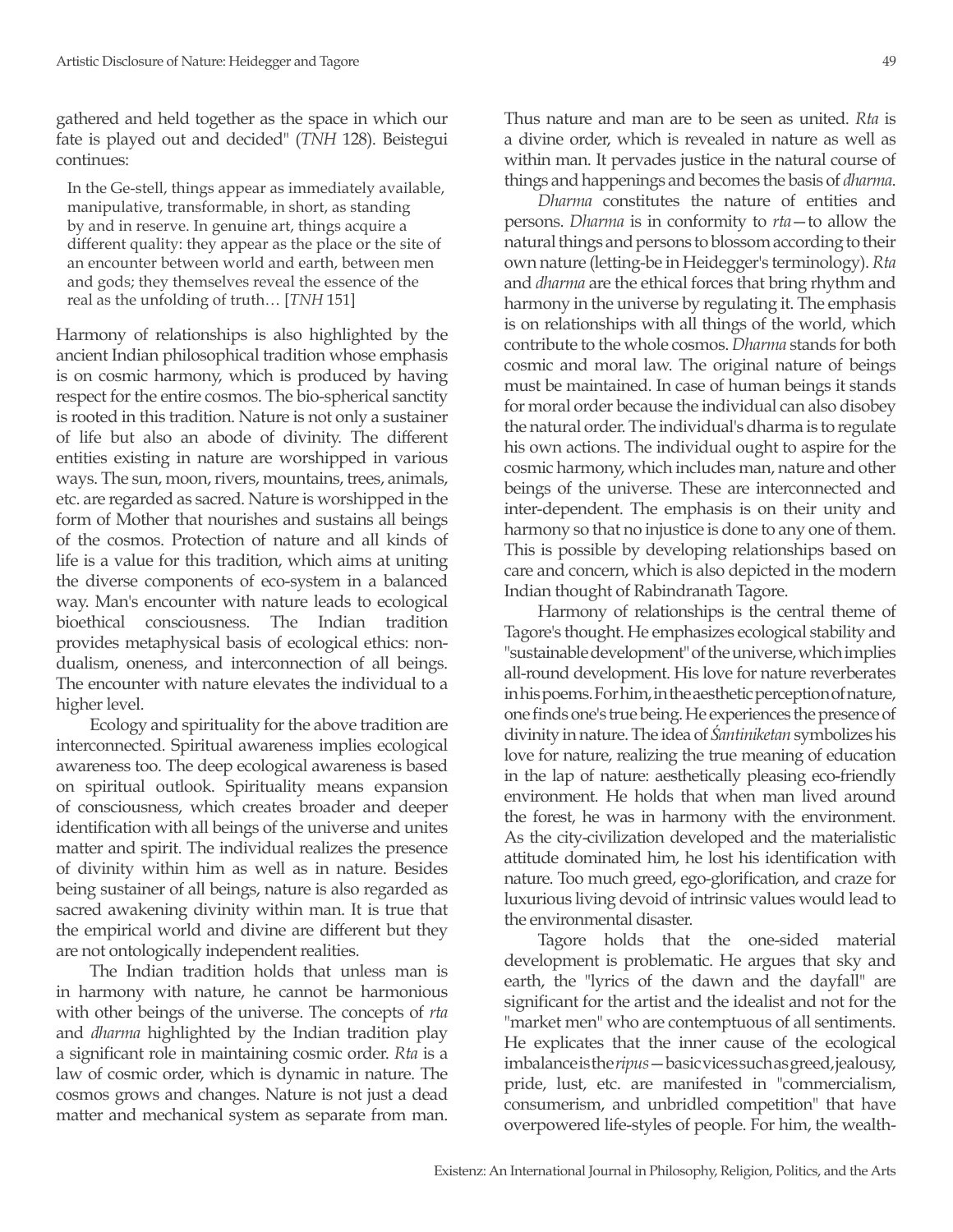producing mechanism has crushed the reality of man under its weight. He continues:

The question is, in what manner do we accept this world, which is a perfect gift of joy? …We are fanatically busy making use of the forces of the universe to gain more and more power; we feed and we clothe ourselves from its stores, we scramble for its riches, and it becomes for us a field of fierce competition. But were we born for this, to extend our proprietary rights over this world and make of it a marketable commodity? When our whole mind is bent only upon making use of this world it loses for us its true value.<sup>5</sup>

Tagore maintains that if the civilization is governed by calculation of profit, cleverness, overmastering passion for material power and possession only, then it "bursts out in an explosive flame like a star that has lighted its own funeral pyre of boisterous brilliancy."<sup>6</sup> The creative unity for him is attained through dharma that brings harmonious relationships. He glorifies the Indian tradition for highlighting the unity between man and nature.

The cosmic unity is produced through harmony of relationships. Tagore argues for developing kinship with nature and not only to be motivated by scientific curiosity and greed for material advantage. The natural entities on earth are not merely physical objects to be "turned to use and left aside" but are necessary for man's completeness. The hailing of the morning sun, the flowing water, the fruitful earth and developing a deep kinship with natural objects are the sources of joy (bliss) and peace leading to the realization of values.

Tagore distinguishes between fact and truth (value). Nature may exist independently as a fact, an external physical entity but when it is experienced by man, it becomes a truth enriching life and creating beauty. For a scientist, nature is an external physical fact; he is not concerned with the value of man's harmony with it: truth of creative unity, which is realized by man's consciousness. For Tagore, it is not "merely the number of protons and electrons which represents the truth of an element" (*RM* 62), but it is in the value of inward relationship—man's communion with nature elevates him.

There is an interesting conversation between Tagore and Albert Einstein on reality and truth in context of relationship between man and nature; the truth with or without relationship to humanity. Tagore holds that truth of the universe is human truth—realized by man. Truth is not based on the substance of things but in the principal of relationship. The meaningfulness of the universe is seen by the individual not in the sense of this particular individual (private) but the universal man (super-personal man)—"individual consciousness gains universal significance." For Tagore, the universe is "like a cobweb and minds are the spiders," mind is one as well as many. He regards truth as the harmony between "subjective and objective aspects of reality." He avoids both the extremes of purely subjective or purely objective approach towards world. For him, existence out there is meaningful only when it is related to man. His position on this point is closer to Heidegger's concept of *Dasein* that reveals simultaneity of man and world and that of Hilary Putnam who holds that the mind and the world jointly constitute the mind and the world.

Einstein on the other hand argues that he believes in the Pythagorean argument that truth of the universe exists independent of man. It has objective existence. From the scientific standpoint, there is dichotomy between the subjective and the objective. Nature is governed by its own causal laws, which produce order and perhaps one is not able to see that. Einstein argues that the causality is in the elements. Dipankar Home and Andrew Robinson describe Einstein's viewpoint:

The order is there, where the big elements combine and guide existence; but in the minute elements this order is not perceptible…. Clouds look one from a distance, but, if you see them near, they show themselves in disorderly drops of water…. Even the elements are not without statistical order, elements of radium will always maintain their specific order, now and even onwards, just as they have done all along. There is then statistical order in the elements.7

Einstein argues for the deterministic picture of the universe including man and speaks of illusion of freedom. He says that "lawfulness of events" unveils itself in organic nature, which does not cease to function in front of man's brain. Similarly a law of necessity governs human activities. Tagore holds a different point

<sup>5</sup> Rabindranath Tagore, "Sādhanā," in *Rabindranath Tagore omnibus IV*, New Delhi: Rupa & Co, 2007, p. 143. [Henceforth cited as *S*]

<sup>6</sup> Rabindranath Tagore, *The Religion of Man*, London: George Allen & Unwin Ltd. 1975, p. 92. [Henceforth cited as *RM*]

<sup>7</sup> Dipankar Home & Andrew Robinson, "Einstein and Tagore: Man, Nature and Mysticism," *Journal of Consciousness Studies*, 2/ 2 (1995) 166-78, here pp. 176-7.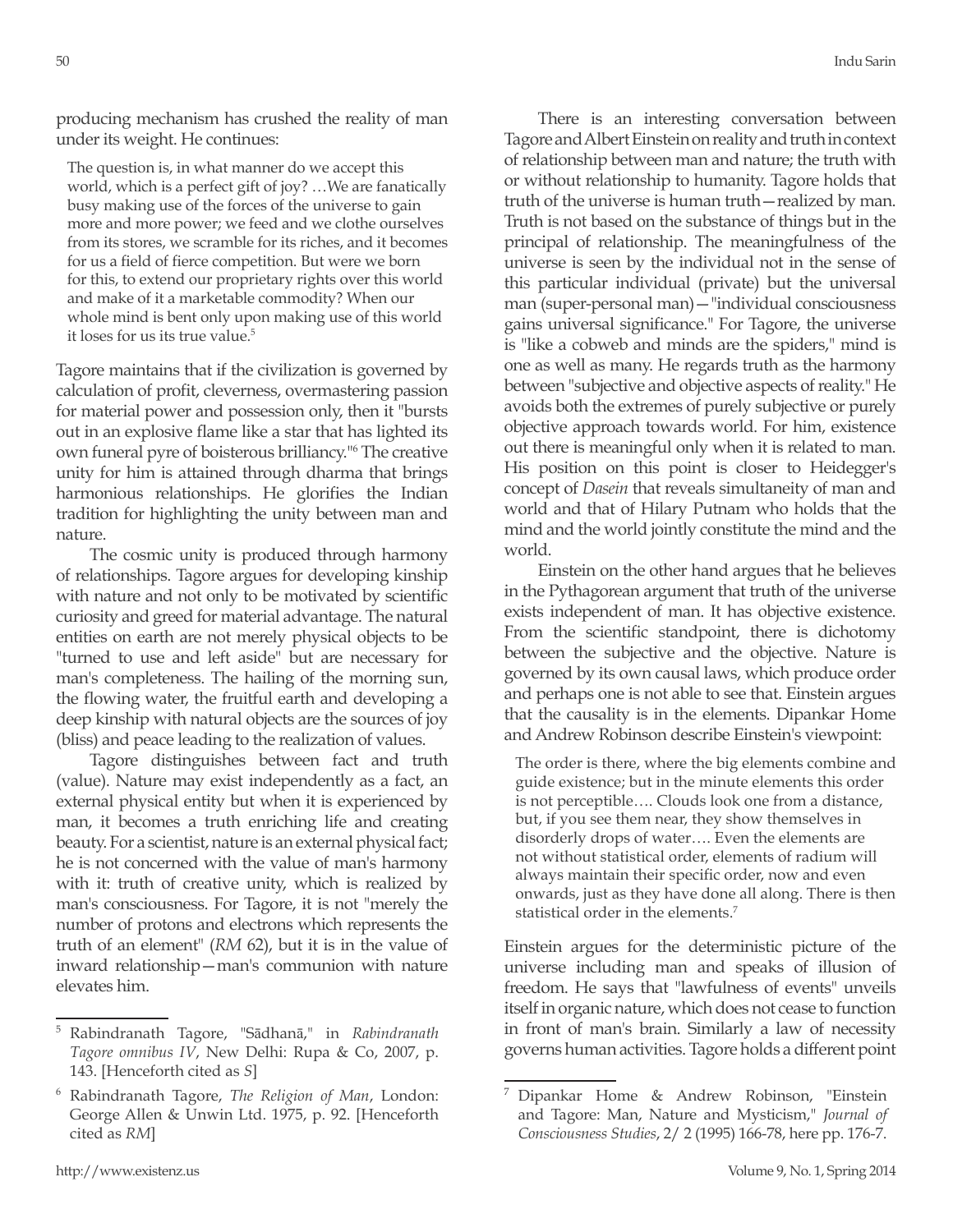of view from that of Einstein. The former explicates that even the impersonal scientific truth belongs to man because it is the scientist (may not be the particular person but represents the rational mind of the universal man) who is analyzing it. It is the outcome of rational mind and logic is a "machinery of thinking created by the mechanic man" (*RM* 13). He adds that the "most distant star, whose faint message touches the threshold of the most beautiful telescopic vision, has its sympathy with the understanding of mind" (*RM* 15). Tagore highlights the significance of human factor (in the universal sense) in the realization of truth bringing harmony in the universe. He maintains that not only reasoning mind but also creative imagination, freedom, love, and wisdom are very important in understanding the universe.

Tagore regards the world as expression of beauty. It is a song, the rhythm of the world produces music, which reverberates in Tagore's poem, "When I See the World as a Song":<sup>8</sup>

When I see the world as a song, I know and comprehend him The best of all. Then the language of his love Fills the sky with light. Then every particle of dust Speaks to me with His voice. Then He stands aloof no longer, But takes His seat within my soul, Then my heart quivers in ecstasy With all the blades of grass That He has made. Then the beauty of form Overflows the limit of its lines And dissolves in an ocean of joy. And the whole world whispers to me Its inmost secrets.

Tagore argues that man cannot be separated from the universe. He is more than a body of flesh and blood and his greatest body is in the universe. He says that the music is not in him but he sings together with sun, moon and stars.

The beauty of nature manifests God and leads to soul-consciousness. Tagore states that man's identification with nature makes him rise above narrow ego and fills him with love for the entities and the people around. This is beauty in the true sense that creates harmony in relationships. Harmony leads to expansion of consciousness, which is simultaneously aesthetic, moral, and spiritual. For him, the kinship and harmony of relationships cannot be seen through a limited ego but rather by soul-consciousness, which liberates man from the narrow horizon and lets him open to embrace others:

All our egoistic impulses, selfish desires, obscure our true vision of the soul. For they only indicate our narrow self. When we are conscious of our soul, we perceive the inner being that transcends ego and has its deeper affinity with the All. [S 91]

Tagore distinguishes between ego and soul by the analogy of the shell of the egg. The shell is the cage that imprisons life of the chick. The latter is aware of the world after the shell is broken. The shell does not let see the "the vast beyond that lies outside it" (*S* 94). Ego imprisons the individual in the narrow shell. It occupies itself in increasing possessions. The realization of soul is possible when one rises above one's ego, which has only superficial and fragmented knowledge of the universe leading to disharmony. The soul of man on the other hand understands and experiences the depth of reality as a whole. It correlates "within and without" and gets connected with the Infinite, which is the realization of freedom and bliss. To be with the Infinite (God) is to be with the whole universe.

Tagore elaborates the *Upanishad* standpoint that the key to cosmic consciousness is in the soul. The essence of soul is unity. He elaborates that the division between man and nature is "like dividing the bud and the blossom into two separate categories, and putting their grace to the credit of two different and antithetical principles" (*S* 78). The mind-set of "divide and rule" leads to domination by "erecting boundary walls" and "artificial dissociation" between man and nature.

Tagore realizes that truth is "all-comprehensive" and there is no "absolute isolation" in existence. There is no absolute unrelated to "humanity." For him, the only way to truth is through realization of "harmony between man's spirit and the spirit of the world" (*S* 76), because the whole existence is interlinked. It is rather realization of oneness in many. For him it is truth of unity that comprehends diversity. He states that when the individual feels the "rhythmic throb of the soul-life" of the whole universe within his soul, he experiences freedom.

The foregoing analysis has highlighted the

Rabindranath Tagore, "When I See the World as a Song," trans. Kshitis Roy in *Rabindranath Tagore: A Tribute*, eds. Pulinabihārī Sena and Kshitis Roy, Delhi: Sangeet Natak Akademi 2006, p. 108.